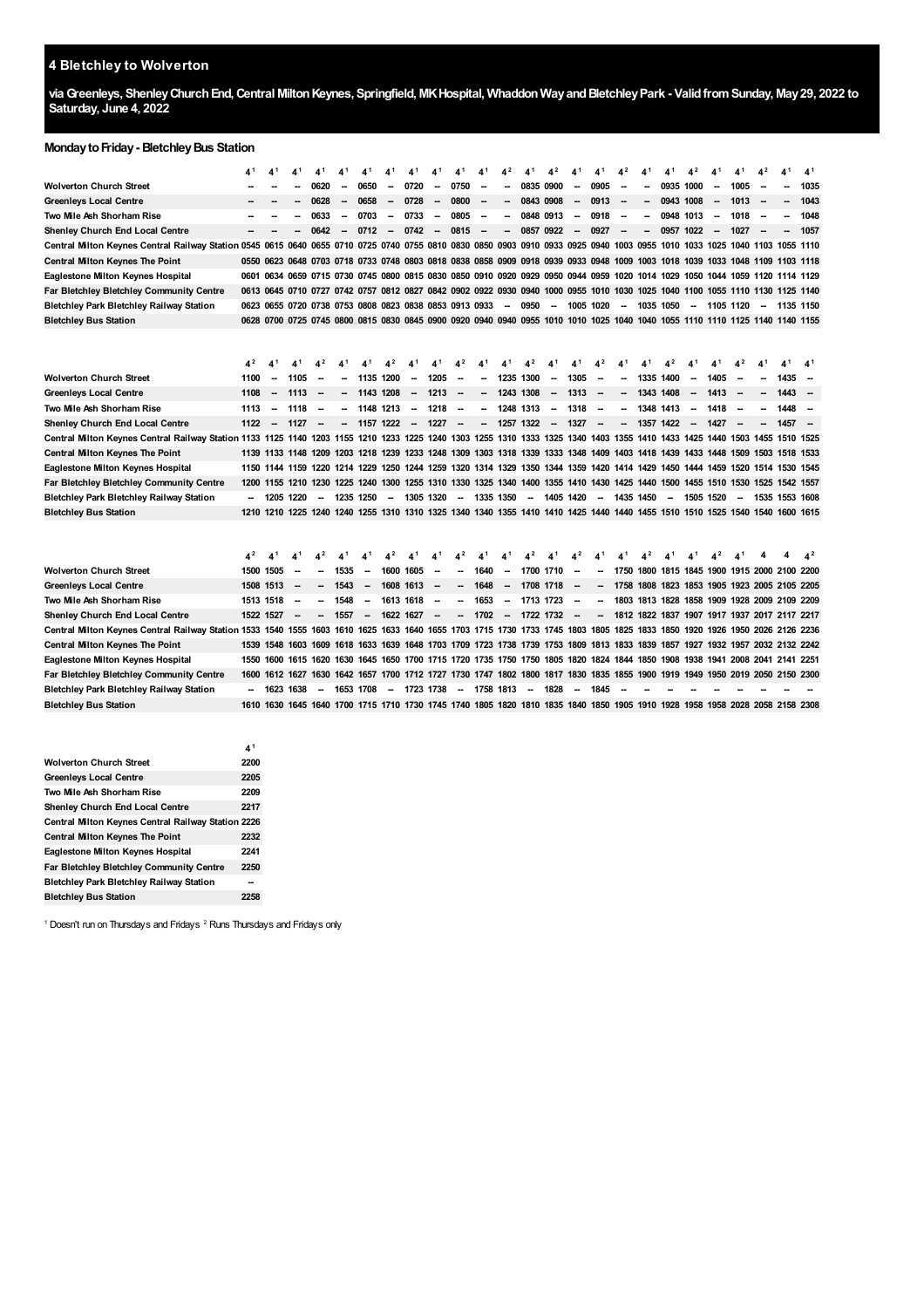# **MondaytoFriday- Central MiltonKeynes CentralRailwayStation**

|                                                    | 41     | 41             |                                                                            |                          | 41     |      | 4,1                      |      | $\mathbf{A}^2$ |        |      |                          | A <sup>1</sup>           | $\Lambda^2$ | $\mathbf{A}^1$ |                          | $\mathbf{4}^2$           | $\mathbf{4}^{1}$ | 4,1  | $\mathbf{A}^2$ |      | $\mathbf{A}^1$ |              | 4 <sup>1</sup>                                                                                                          | 4 <sup>1</sup> |
|----------------------------------------------------|--------|----------------|----------------------------------------------------------------------------|--------------------------|--------|------|--------------------------|------|----------------|--------|------|--------------------------|--------------------------|-------------|----------------|--------------------------|--------------------------|------------------|------|----------------|------|----------------|--------------|-------------------------------------------------------------------------------------------------------------------------|----------------|
| <b>Bletchley Bus Station</b>                       |        |                | 0600 0630 0650 0705 0720 0735 0750 0805 0815 0820 0835 0850 0910 0915 0930 |                          |        |      |                          |      |                |        |      |                          |                          |             |                |                          | 45                       | 45               | 00   | 15             | 15   | 30             |              | 1415 1430                                                                                                               |                |
| <b>Bletchley Park Bletchley Railway Station</b>    |        |                | 0604 0634 0654 0709 0724 0739 0754 0809                                    |                          |        |      |                          |      | $\sim$         |        |      | 0824 0839 0854 0914      |                          | $\sim$      | 0934           |                          | $\overline{\phantom{a}}$ | 49               | 04   | --             | 19   | 34             |              | 1419 1434                                                                                                               |                |
| Far Bletchley Bletchley Community Centre           |        |                | 0610 0642 0702 0719 0734 0749 0804 0819 0825 0834 0849 0904 0924 0925 0942 |                          |        |      |                          |      |                |        |      |                          |                          |             |                |                          | 55                       | 57               | 12   | 25             | 27   | 42             |              | 1427 1442                                                                                                               |                |
| Eaglestone Milton Keynes Hospital                  |        |                | 0620 0653 0713 0731 0746 0801 0816 0831 0836 0846 0901 0916 0936 0936 0953 |                          |        |      |                          |      |                |        |      |                          |                          |             |                |                          | 06                       | 08               | 23   | 36             | 38   | 53             |              | 1438 1453                                                                                                               |                |
| <b>Central Milton Keynes The Point</b>             |        |                | 0630 0705 0725 0745 0800 0815 0830 0845 0847 0900 0915 0930 0950 0947 1005 |                          |        |      |                          |      |                |        |      |                          |                          |             |                | Then                     | 17                       | 20               | 35   | 47             | 50   | 05             | past         | 1450 1505                                                                                                               |                |
| Central Milton Keynes Central Railway Station      |        | 0715           | $\overline{\phantom{a}}$                                                   | 0755                     | $\sim$ | 0825 | $\sim$                   | 0855 |                |        | 0930 |                          | 1000                     |             |                | at<br>these              | 25                       | 30               |      |                | 00   |                | each<br>hour | 1500                                                                                                                    |                |
| Shenley Church End Local Centre                    |        | 0725           | --                                                                         | 0805                     |        | 0835 | $\overline{\phantom{a}}$ | 0905 |                |        | 0940 |                          | 1010                     |             |                | mins                     | 35                       | 40               |      |                | 10   |                | until        | 1510 -                                                                                                                  |                |
| Two Mile Ash Shorham Rise                          |        | 0734           |                                                                            | 0814                     |        | 0844 |                          | 0914 |                | --     | 0949 | $\overline{\phantom{a}}$ | 1019                     |             |                |                          | 44                       | 49               |      |                | 19   | $\sim$         |              | $1519 -$                                                                                                                |                |
| <b>Greenleys Local Centre</b>                      |        | 0738           |                                                                            | 0821                     |        | 0851 | --                       | 0921 |                |        | 0953 |                          | 1023                     |             |                |                          | 48                       | 53               |      |                | 23   |                |              | 1523                                                                                                                    | $\sim$         |
| <b>Wolverton Church Street</b>                     |        | 0745           |                                                                            | 0830                     |        | 0900 |                          | 0930 |                |        | 1000 |                          | 1030                     |             |                |                          | 55                       | 00               |      | $\sim$         | 30   |                |              | $1530 -$                                                                                                                |                |
| Central Milton Keynes Central Railway Station 0637 |        | -              | 0732                                                                       | $\overline{\phantom{a}}$ | 0807   | --   | 0837                     | --   | 0853           | 0907   | --   | 0937                     |                          | 0953        | 1012           |                          |                          |                  | 42   | 53             |      | 12             |              |                                                                                                                         | 1512           |
|                                                    |        |                |                                                                            |                          |        |      |                          |      |                |        |      |                          |                          |             |                |                          |                          |                  |      |                |      |                |              |                                                                                                                         |                |
|                                                    | $4^2$  | $\mathbf{A}^1$ |                                                                            |                          |        |      |                          |      |                |        |      |                          | $\mathbf{A}^2$           |             |                |                          |                          |                  |      |                |      |                |              |                                                                                                                         | $\mathbf{A}^1$ |
| <b>Bletchley Bus Station</b>                       | 1445   | 1445           | 1500                                                                       | 1515                     | 1515   | 1530 | 1545                     | 1545 | 1605           | 1615   | 1620 | 1635                     | 1645                     | 1650        | 1705           | 1715                     | 1720                     | 1735             | 1745 | 1750           | 1810 | 1815           | 1830         | 1845 1855                                                                                                               |                |
| <b>Bletchley Park Bletchley Railway Station</b>    | $\sim$ | 1449           |                                                                            | 1504 1519                | $\sim$ | 1534 | 1549                     | --   | 1609           | $\sim$ | 1624 | 1639                     | $\overline{\phantom{a}}$ | 1654        | 1709           | $\overline{\phantom{a}}$ | 1724 1739                |                  | -    | 1754 1814      |      |                | 1834         | $\sim$                                                                                                                  | 1859           |
| Far Bletchley Bletchley Community Centre           | 1455   |                |                                                                            |                          |        |      |                          |      |                |        |      |                          |                          |             |                |                          |                          |                  |      |                |      |                |              | 1457 1512 1529 1525 1544 1559 1555 1619 1625 1634 1649 1655 1704 1719 1725 1734 1749 1755 1804 1822 1825 1842 1855 1907 |                |

| Far Bletchley Bletchley Community Centre                |           |           |        |          |           |        |        |                 |           |                               |          |                   | 1455 1457 1512 1529 1525 1544 1559 1555 1619 1625 1634 1649 1655 1704 1719 1725 1734 1749 1755 1804 1822 1825 1842 1855 1907 |        |                        |                     |        |                                 |                           |           |           |
|---------------------------------------------------------|-----------|-----------|--------|----------|-----------|--------|--------|-----------------|-----------|-------------------------------|----------|-------------------|------------------------------------------------------------------------------------------------------------------------------|--------|------------------------|---------------------|--------|---------------------------------|---------------------------|-----------|-----------|
| Eaglestone Milton Keynes Hospital                       |           |           |        |          |           |        |        |                 |           |                               |          |                   | 1506 1508 1523 1541 1536 1556 1611 1606 1631 1636 1646 1701 1706 1716 1731 1736 1746 1801 1806 1816 1833 1836 1853 1906 1918 |        |                        |                     |        |                                 |                           |           |           |
| Central Milton Keynes The Point                         |           |           |        |          |           |        |        |                 |           |                               |          |                   | 1517 1520 1535 1555 1547 1610 1625 1617 1645 1647 1700 1715 1717 1730 1745 1747 1800 1815 1817 1830 1845 1847 1905 1917 1930 |        |                        |                     |        |                                 |                           |           |           |
| Central Milton Keynes Central Railway Station 1525 1530 |           |           |        |          |           |        |        |                 |           | - 1605 - - 1635 1625 - - 1710 |          |                   | -- 1725 1740 -                                                                                                               | $\sim$ | 1810 - 1825 1840 - - - |                     |        |                                 |                           |           | 1925 1940 |
| Shenley Church End Local Centre                         |           | 1535 1540 | $\sim$ | 1615 –   |           | $\sim$ |        | 1645 1635 -     |           | -- 1720                       | $\sim$   |                   | 1735 1750 -                                                                                                                  | $\sim$ | 1820 –                 | 1835 1850 - - -     |        |                                 |                           | 1935 1950 |           |
| Two Mile Ash Shorham Rise                               |           | 1544 1549 | $\sim$ | $1624 -$ |           |        |        | -- 1654 1644 -- |           | -- 1729                       |          |                   | -- 1744 1759 --                                                                                                              | $\sim$ | 1829 - 1844 1859       |                     |        | the contract of the contract of | $\sim$                    | 1944 1959 |           |
| Greenleys Local Centre                                  | 1548 1553 |           | -      | $1628 -$ |           | $\sim$ |        | 1658 1648 -     |           | -- 1733                       | $\sim$   | 1748 1803         | $\sim$ 100 $\mu$                                                                                                             | $\sim$ | $1833 -$               |                     |        |                                 | 1848 1903 - - - 1948 2003 |           |           |
| <b>Wolverton Church Street</b>                          |           | 1555 1600 | $\sim$ | $1635 -$ |           |        |        | -- 1705 1655 -  |           | $-1740$                       | $\sim$   | 1755 1810         | $\sim$ 100 $\mu$                                                                                                             | $\sim$ | $1840 -$               | - 1855 1910 - - - - |        |                                 |                           |           | 1955 2010 |
| Central Milton Keynes Central Railway Station -         |           |           | - 1542 | $\sim$   | 1553 1617 |        | $\sim$ | $\sim$          | 1652 1653 |                               | - 1722 - | $\sim$ 100 $\sim$ | 1752 1753                                                                                                                    |        | $\sim$                 | 1822 –              | $\sim$ |                                 | 1852 1853 1912            |           | $\sim$    |

|                                                         | $\mathbf{A}^2$ | $\mathbf{A}^1$ |           | $\mathbf{A}^1$ $\mathbf{A}^2$ | 4 <sup>1</sup>           | 4 | 4                                       | 41 |
|---------------------------------------------------------|----------------|----------------|-----------|-------------------------------|--------------------------|---|-----------------------------------------|----|
| <b>Bletchley Bus Station</b>                            |                |                |           |                               |                          |   | 1915 1930 2000 2000 2030 2100 2200 2300 |    |
| <b>Bletchley Park Bletchley Railway Station</b>         |                |                |           |                               |                          |   |                                         |    |
| <b>Far Bletchley Bletchley Community Centre</b>         |                |                |           |                               |                          |   | 1925 1938 2008 2008 2038 2108 2208 2308 |    |
| Eaglestone Milton Keynes Hospital                       |                |                |           |                               |                          |   | 1936 1946 2016 2016 2046 2116 2216 2316 |    |
| <b>Central Milton Keynes The Point</b>                  |                |                |           |                               |                          |   | 1947 1956 2026 2026 2056 2126 2226 2326 |    |
| Central Milton Keynes Central Railway Station           |                |                | 2033 2033 |                               |                          |   | -- 2133 2233 2333                       |    |
| Shenley Church End Local Centre                         |                |                |           | 2040 2040                     |                          |   | $-214022402340$                         |    |
| Two Mile Ash Shorham Rise                               |                |                |           |                               |                          |   | 2044 2046 - 2146 2246 2346              |    |
| <b>Greenleys Local Centre</b>                           |                |                |           | 2048 2050                     | $\sim$                   |   | 2150 2250 2350                          |    |
| <b>Wolverton Church Street</b>                          |                |                |           | 2055 2055                     | $\overline{\phantom{a}}$ |   | 2155 2255 2355                          |    |
| Central Milton Keynes Central Railway Station 1953 2002 |                |                | $\sim$    |                               | 2102                     |   |                                         |    |

<sup>1</sup> Doesn't run on Thursdays and Fridays <sup>2</sup> Runs Thursdays and Fridays only

# **Saturday- BletchleyBus Station**

|                                                                                                                                                                            | 4      |                          |                                                                                                                              |                          |      |        |      |                          |      |        |         |        |            |        |      |        |                             |        |      |        |      |        |             |                          |      |
|----------------------------------------------------------------------------------------------------------------------------------------------------------------------------|--------|--------------------------|------------------------------------------------------------------------------------------------------------------------------|--------------------------|------|--------|------|--------------------------|------|--------|---------|--------|------------|--------|------|--------|-----------------------------|--------|------|--------|------|--------|-------------|--------------------------|------|
| <b>Wolverton Church Street</b>                                                                                                                                             |        | -                        | 0720                                                                                                                         | $\overline{\phantom{a}}$ | 0805 | $\sim$ | 0835 | $\overline{\phantom{a}}$ | 0905 | $\sim$ | 0935    | $\sim$ | $1005 -$   |        | 1035 | $\sim$ | 1105                        | $\sim$ | 1135 | $\sim$ | 1205 | $\sim$ | 1235        | $\overline{\phantom{a}}$ | 1305 |
| <b>Greenleys Local Centre</b>                                                                                                                                              |        |                          | 0728                                                                                                                         | $\overline{\phantom{a}}$ | 0813 | $\sim$ | 0843 | $\sim$                   | 0913 | $\sim$ | 0943    | $\sim$ | $1013 -$   |        | 1043 |        | -- 1113 -- 1143             |        |      | $\sim$ | 1213 | $\sim$ | 1243        | $\sim$                   | 1313 |
| Two Mile Ash Shorham Rise                                                                                                                                                  |        |                          | 0733                                                                                                                         | $\overline{\phantom{a}}$ | 0818 | $\sim$ | 0848 | $\overline{\phantom{a}}$ | 0918 | $\sim$ | 0948    | $\sim$ | 1018       | $\sim$ | 1048 | $\sim$ | 1118 –                      |        | 1148 | $\sim$ | 1218 | $\sim$ | 1248        | $\sim$                   | 1318 |
| <b>Shenley Church End Local Centre</b>                                                                                                                                     | $\sim$ | $\overline{\phantom{a}}$ | 0742                                                                                                                         | $\sim$                   | 0827 | $\sim$ | 0857 | $\sim$                   | 0927 |        | $-0957$ |        | -- 1027 -- |        |      |        | 1057 - 1127 - 1157 - 1227 - |        |      |        |      |        | 1257 - 1327 |                          |      |
| Central Milton Keynes Central Railway Station 0655 0725 0755 0825 0840 0855 0910 0925 0940 0955 1010 1025 1040 1055 1110 1125 1140 1155 1210 1225 1240 1255 1310 1325 1340 |        |                          |                                                                                                                              |                          |      |        |      |                          |      |        |         |        |            |        |      |        |                             |        |      |        |      |        |             |                          |      |
| <b>Central Milton Keynes The Point</b>                                                                                                                                     |        |                          | 0703 0733 0803 0833 0848 0903 0918 0933 0948 1003 1018 1033 1048 1103 1118 1133 1148 1203 1218 1233 1248 1303 1318 1333 1348 |                          |      |        |      |                          |      |        |         |        |            |        |      |        |                             |        |      |        |      |        |             |                          |      |
| Eaglestone Milton Keynes Hospital                                                                                                                                          |        |                          | 0714 0744 0814 0844 0859 0914 0929 0944 0959 1014 1029 1044 1059 1114 1129 1144 1159 1214 1229 1244 1259 1314 1329 1344 1359 |                          |      |        |      |                          |      |        |         |        |            |        |      |        |                             |        |      |        |      |        |             |                          |      |
| Far Bletchley Bletchley Community Centre                                                                                                                                   |        |                          | 0725 0755 0825 0855 0910 0925 0940 0955 1010 1025 1040 1055 1110 1125 1140 1155 1210 1225 1240 1255 1310 1325 1340 1355 1410 |                          |      |        |      |                          |      |        |         |        |            |        |      |        |                             |        |      |        |      |        |             |                          |      |
| Bletchley Park Bletchley Railway Station                                                                                                                                   |        |                          | 0735 0805 0835 0905 0920 0935 0950 1005 1020 1035 1050 1105 1120 1135 1150 1205 1220 1235 1250 1305 1320 1335 1350 1405 1420 |                          |      |        |      |                          |      |        |         |        |            |        |      |        |                             |        |      |        |      |        |             |                          |      |
| <b>Bletchley Bus Station</b>                                                                                                                                               |        |                          | 0740 0810 0840 0910 0925 0940 0955 1010 1025 1040 1055 1110 1125 1140 1155 1210 1225 1240 1255 1310 1325 1340 1355 1410 1425 |                          |      |        |      |                          |      |        |         |        |            |        |      |        |                             |        |      |        |      |        |             |                          |      |
|                                                                                                                                                                            |        |                          |                                                                                                                              |                          |      |        |      |                          |      |        |         |        |            |        |      |        |                             |        |      |        |      |        |             |                          |      |
|                                                                                                                                                                            |        |                          |                                                                                                                              |                          |      |        |      |                          |      |        |         |        |            |        |      |        |                             |        |      |        |      |        |             |                          |      |

|                                                                                                                                                             | 4      |         |        |        |        |             | 4                        | Δ                                                                                                             | Δ      | $\mathbf{A}$ | 4      |                                                       | 4      |          | 4 |  |  |                                                                                                               |
|-------------------------------------------------------------------------------------------------------------------------------------------------------------|--------|---------|--------|--------|--------|-------------|--------------------------|---------------------------------------------------------------------------------------------------------------|--------|--------------|--------|-------------------------------------------------------|--------|----------|---|--|--|---------------------------------------------------------------------------------------------------------------|
| <b>Wolverton Church Street</b>                                                                                                                              | $\sim$ | 1335    | $\sim$ | 1405   | $\sim$ | 1435        | $\sim$                   | 1505                                                                                                          | $\sim$ | 1535         | $\sim$ | 1605                                                  | $\sim$ | $1635 -$ |   |  |  | 1705 1735 1805 1900 2000 2100 2200                                                                            |
| <b>Greenleys Local Centre</b>                                                                                                                               |        | $-1343$ | $\sim$ |        |        | 1413 - 1443 | $\sim$                   | 1513                                                                                                          | $\sim$ | 1543         | $\sim$ | 1613                                                  |        |          |   |  |  | - 1643 - 1713 1743 1813 1905 2005 2105 2205                                                                   |
| Two Mile Ash Shorham Rise                                                                                                                                   |        | $-1348$ | $\sim$ | 1418   | $\sim$ | 1448        | $\overline{\phantom{a}}$ | 1518                                                                                                          | $\sim$ | 1548         | $\sim$ | 1618                                                  | $\sim$ |          |   |  |  | 1648 - 1718 1748 1818 1909 2009 2109 2209                                                                     |
| <b>Shenley Church End Local Centre</b>                                                                                                                      |        | $-1357$ |        | - 1427 |        | $- 1457$    |                          | $-1527$                                                                                                       |        | $-1557$      |        | -- 1627 -- 1657 -- 1727 1757 1827 1917 2017 2117 2217 |        |          |   |  |  |                                                                                                               |
| Central Milton Kevnes Central Railway Station 1355 1410 1425 1440 1455 1510 1525 1540 1555 1610 1625 1640 1655 1710 1725 1740 1810 1840 1926 2026 2126 2226 |        |         |        |        |        |             |                          |                                                                                                               |        |              |        |                                                       |        |          |   |  |  |                                                                                                               |
| <b>Central Milton Keynes The Point</b>                                                                                                                      |        |         |        |        |        |             |                          | 1403 1418 1433 1448 1503 1518 1533 1548 1603 1618 1633 1648 1703 1718 1733 1748 1818 1848 1932 2032 2132 2232 |        |              |        |                                                       |        |          |   |  |  |                                                                                                               |
| Eaglestone Milton Keynes Hospital                                                                                                                           |        |         |        |        |        |             |                          | 1414 1429 1444 1459 1514 1529 1544 1559 1614 1629 1644 1659 1714 1729 1744 1759 1829 1859 1941 2041 2141 2241 |        |              |        |                                                       |        |          |   |  |  |                                                                                                               |
| Far Bletchley Bletchley Community Centre                                                                                                                    |        |         |        |        |        |             |                          |                                                                                                               |        |              |        |                                                       |        |          |   |  |  | 1425 1440 1455 1510 1525 1540 1555 1610 1625 1640 1655 1710 1725 1740 1755 1810 1840 1910 1950 2050 2150 2250 |
| <b>Bletchley Park Bletchley Railway Station</b>                                                                                                             |        |         |        |        |        |             |                          | 1435 1450 1505 1520 1535 1550 1605 1620 1635 1650 1705 1720 1735 1750 1805 1820 1850 1920 -                   |        |              |        |                                                       |        |          |   |  |  |                                                                                                               |
| <b>Bletchley Bus Station</b>                                                                                                                                |        |         |        |        |        |             |                          |                                                                                                               |        |              |        |                                                       |        |          |   |  |  | 1440 1455 1510 1525 1540 1555 1610 1625 1640 1655 1710 1725 1740 1755 1810 1825 1855 1925 1958 2058 2158 2258 |